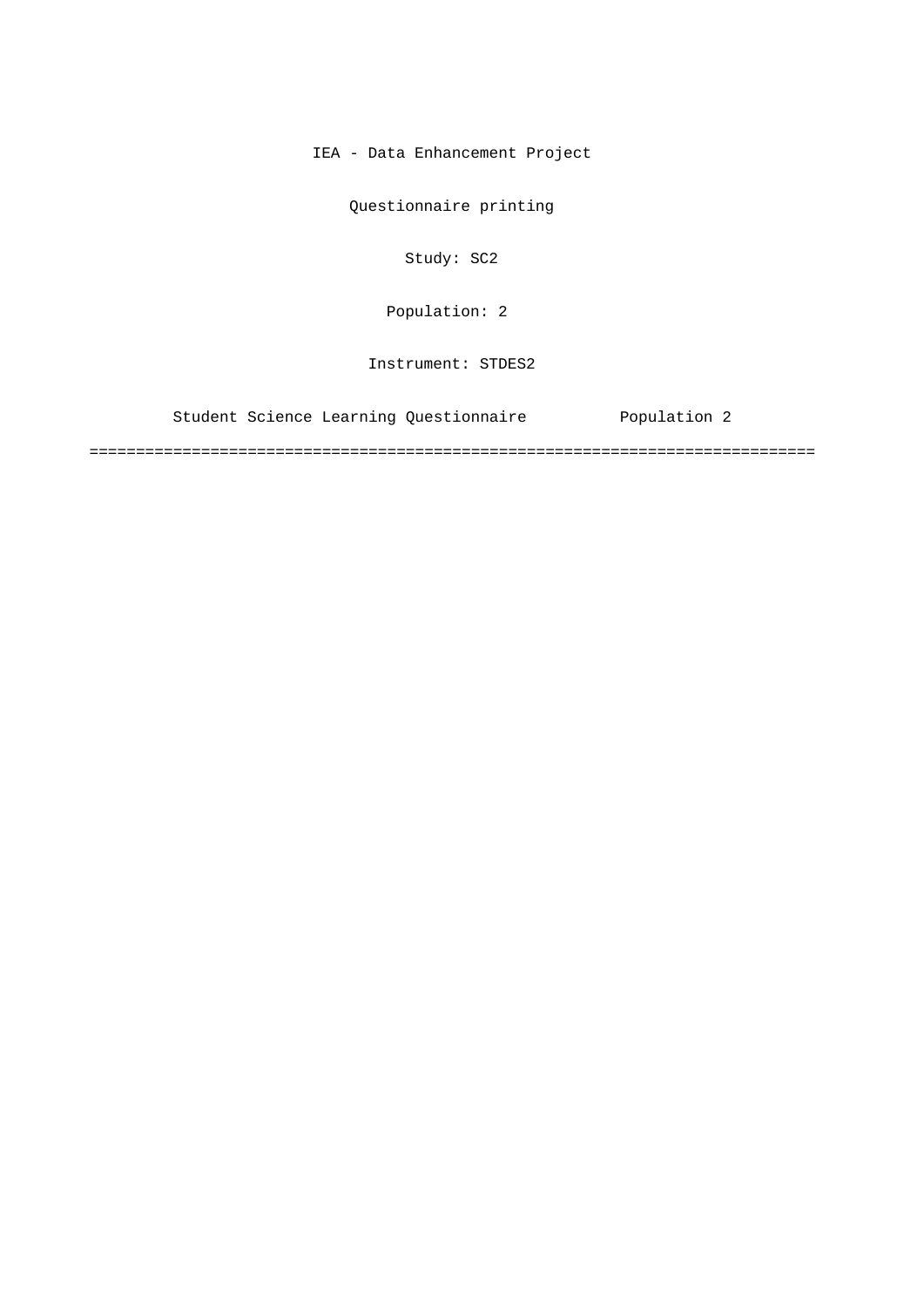\*Directions: Part 1\*

This section contains statements describing activities which take place when students are learning science.

Please state what takes place when you are learning science by circling one of the letters:

- O if it \*often\* takes place
- S if it \*sometimes\* takes place
- N if it \*never\* takes place

Please do not turn the page until asked to do so.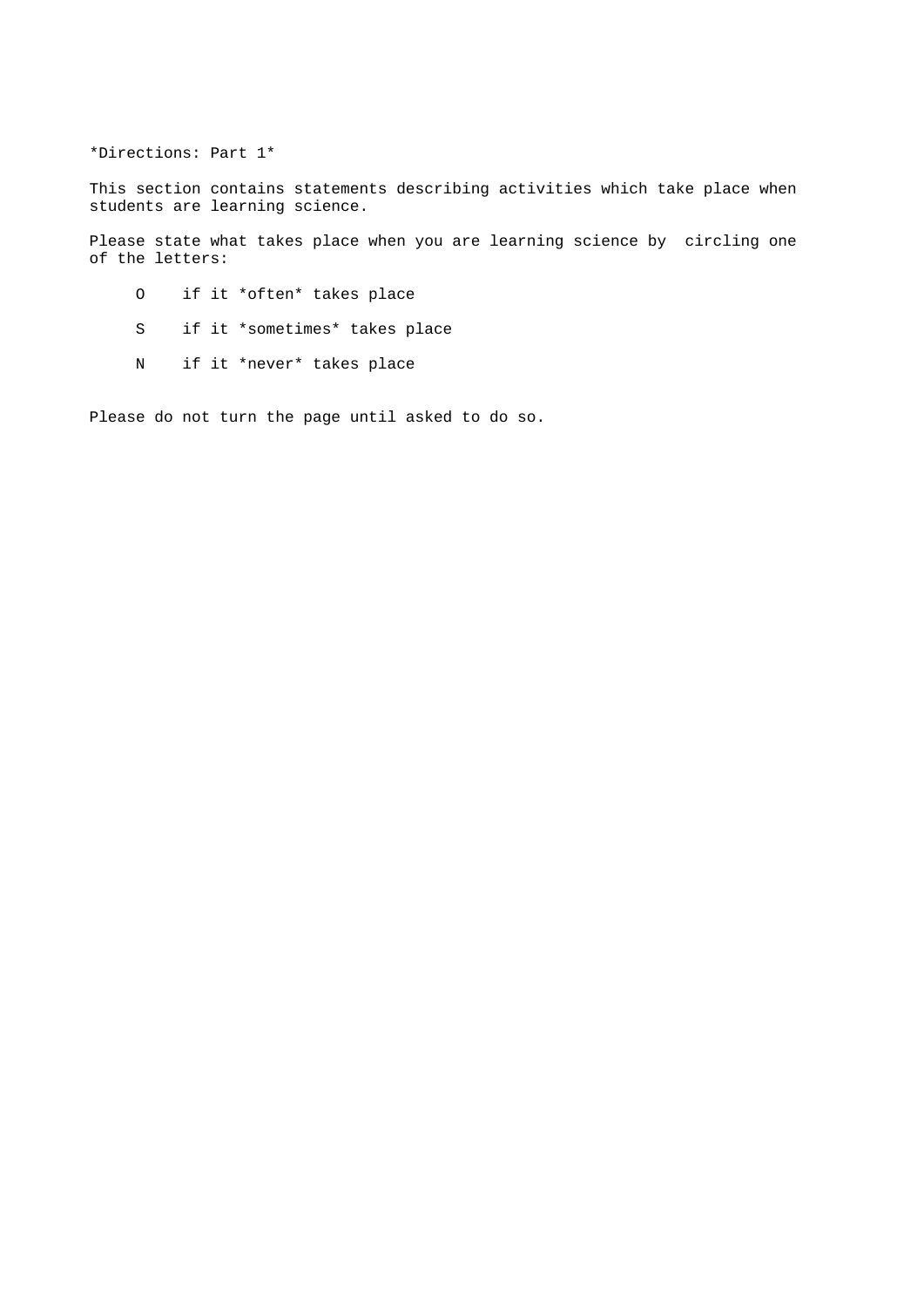|    | __________________________________                                               |          | Often Sometimes Never |         |
|----|----------------------------------------------------------------------------------|----------|-----------------------|---------|
|    |                                                                                  |          |                       |         |
| 1  | We use a textbook during science lessons.                                        | $\circ$  | S                     | Ν       |
| 2  | We use books other than textbooks for<br>learning science.                       | $\Omega$ | S                     | N       |
| 3  | At the start of each science lesson                                              | $\Omega$ | S                     | N       |
|    | the teacher reminds us about the work we                                         |          |                       |         |
|    | covered during the previous lessons.                                             |          |                       |         |
| 4  | At the start of each science lesson the                                          | $\Omega$ | S                     | N       |
|    | teacher explains the work we have to                                             |          |                       |         |
| 5  | cover during the lesson.<br>At the end of each science lesson the                | $\circ$  | S                     | Ν       |
|    | teacher gives a summary of what was                                              |          |                       |         |
|    | taught in the lesson.                                                            |          |                       |         |
| 6  | We are allowed to make our own choice                                            | $\circ$  | S                     | N       |
|    | of science topics to study.                                                      |          |                       |         |
| 7  | The teacher uses our ideas and                                                   | $\Omega$ | S                     | N       |
|    | suggestions when planning science lessons.                                       |          |                       |         |
| 8  | The teacher does demonstrations to help                                          | O        | S                     | N       |
| 9  | explain scientific ideas.<br>The teacher makes science lessons                   | $\Omega$ | S                     | N       |
|    | interesting for us.                                                              |          |                       |         |
| 10 | During science lessons we copy the                                               | 0        | S                     | N       |
|    | teacher's notes form the blackboard into                                         |          |                       |         |
|    | our own books.<br>____________________________                                   |          |                       |         |
| 11 | For science homework we write up                                                 | $\circ$  | S                     | Ν       |
|    | reports of our laboratory and                                                    |          |                       |         |
|    | practical work.                                                                  |          |                       |         |
| 12 | The teacher explains how the science                                             | $\Omega$ | S                     | N       |
| 13 | we learn is relevant to our own lives.<br>The teacher discusses possible careers | O        | S                     | N       |
|    | in science with us.                                                              |          |                       |         |
| 14 | We have tests on what we have learnt                                             | O        | S                     | N       |
|    | in science.                                                                      |          |                       |         |
| 15 | The science teacher helps students who                                           | O        | S                     | N       |
|    | have difficulties with learning science.                                         |          |                       |         |
|    |                                                                                  |          |                       |         |
|    | P2DES01<br>P2DES02<br>P2DES03 P2DES04<br>P2DES05                                 | P2DES06  | P2DES07               | P2DES08 |
|    | P2DES09<br>P2DES10<br>P2DES11<br>P2DES12<br>P2DES13                              | P2DES14  | P2DES15               |         |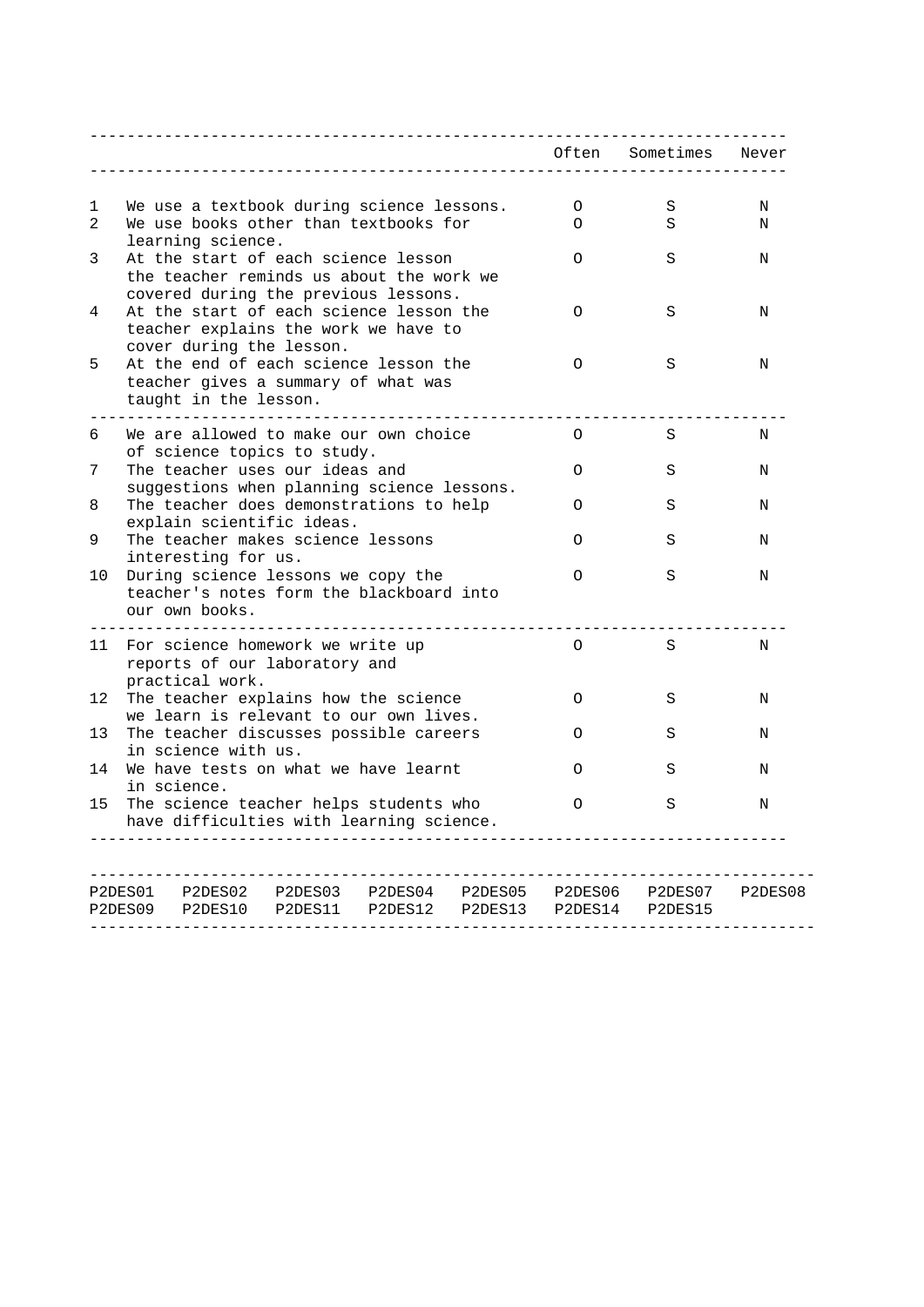| We use hand calculators during<br>16<br>science lessons.                                                                                | $\Omega$ | S | N |
|-----------------------------------------------------------------------------------------------------------------------------------------|----------|---|---|
| We do field work outside the classroom<br>17<br>as part of our science lessons.                                                         | O        | S | N |
| 18<br>We do practical work (experiments) as<br>part of our science lessons.                                                             | ∩        | S | N |
| The science class breaks into small<br>19<br>groups of students to do practical<br>work (experiments).                                  | O        | S | N |
| When we do experiments the teacher gives<br>20<br>us instructions about what to do.                                                     | $\Omega$ | S | N |
| 21<br>When we do an experiment we use a book<br>or other written instructions to show<br>us how to do it.                               | $\Omega$ | S | N |
| In our practical work we make up our<br>22<br>own problems and then the teacher helps<br>us to plan experiments to solve them.          | $\Omega$ | S | N |
| When we do experiments the teacher gives<br>23<br>us problems to solve and then leaves us<br>to work out our own methods and solutions. | ∩        | S | N |
| 24<br>In our practical work we make up our own<br>problems and work out our own methods to<br>investigate the problems.                 | ∩        | S | N |

Please do not turn the page until asked to do so.

| P2DES24 |  |  | P2DES16 P2DES17 P2DES18 P2DES19 P2DES20 P2DES21 P2DES22 P2DES23 |  |
|---------|--|--|-----------------------------------------------------------------|--|
|         |  |  |                                                                 |  |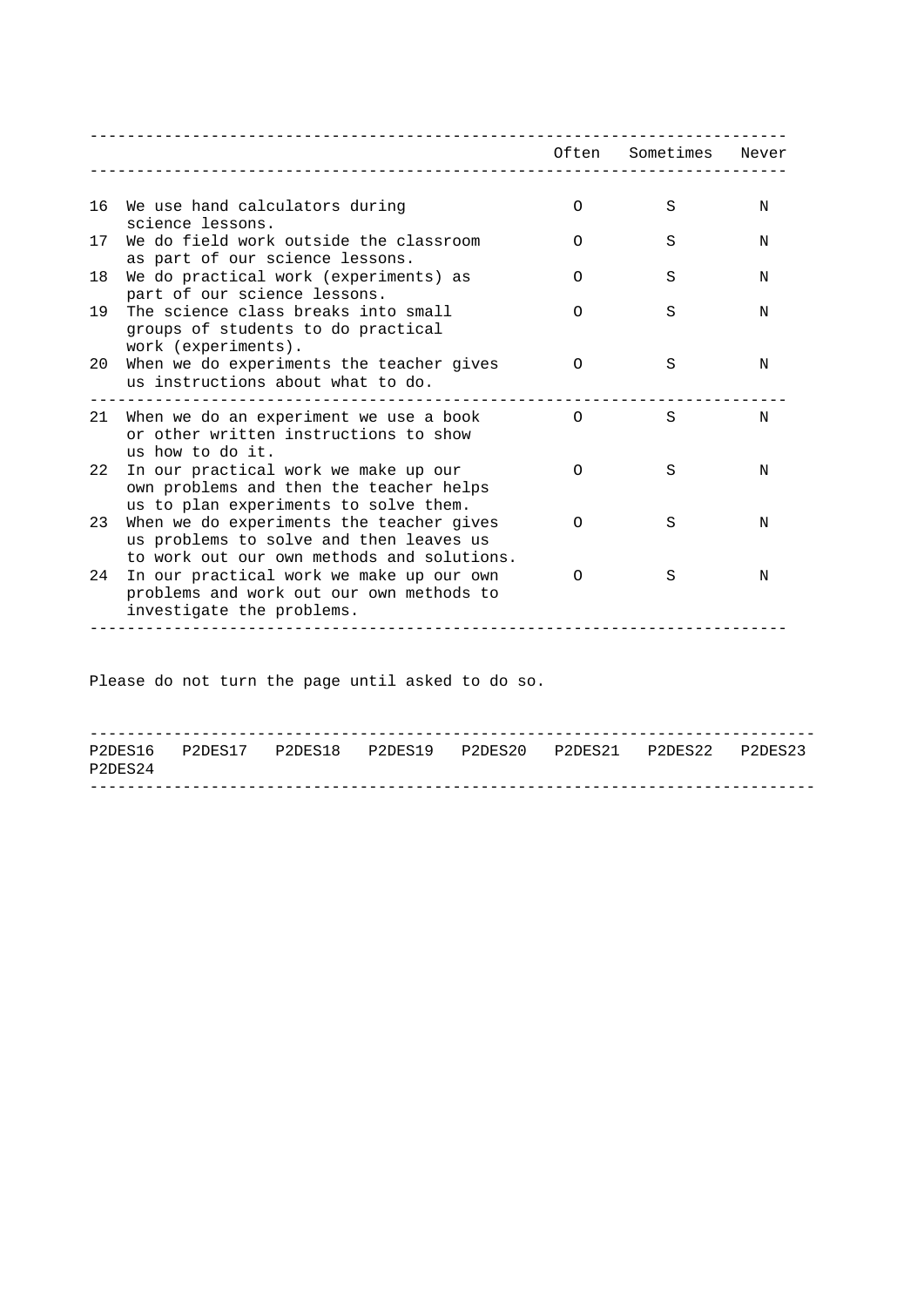\*Directions: Part 2\*

This section contains some questions about science learning. Each question has five suggested answers, shown by the letters A, B, C, D and E.

For each question, please circle the letter next to the answer which describes what takes place when you are learning science.

What do you do when the teacher asks you a question in class?

- A The teacher never asks me a question.
- B I always try to answer as well as I can.
- C I usually try to answer.
- D I usually don't try to answer.
- E I never try to answer.

```
------------------------------------------------------------------------------ 
 ------------------------------------------------------------------------------ 
P2DES25
```
26 What do you do when the teacher asks someone else a question?

A The teacher never asks questions in class.

- B I always try my best to answer to myself.
- C I usually try to answer to myself.
- D I usually don't try to answer to myself.
- E I never try to answer.

------------------------------------------------------------------------------ ------------------------------------------------------------------------------ P2DES26

27 When the teacher is presenting something new, do you pay attention?

- A I always pay attention as well as I can. B I usually pay attention.
- C Sometimes I pay attention, sometimes not.
- D I usually don't pay attention.
- E I never pay attention.

------------------------------------------------------------------------------ ------------------------------------------------------------------------------ P2DES27

------------------------------------------------------------------------------

------------------------------------------------------------------------------

28 When you need help with an assignment, do you ever ask a member of your family?

A I never have assignments. B I never need to ask for help. C I usually ask a member of my family. D I usually don't ask a member of my family. E I never do my assignments.

25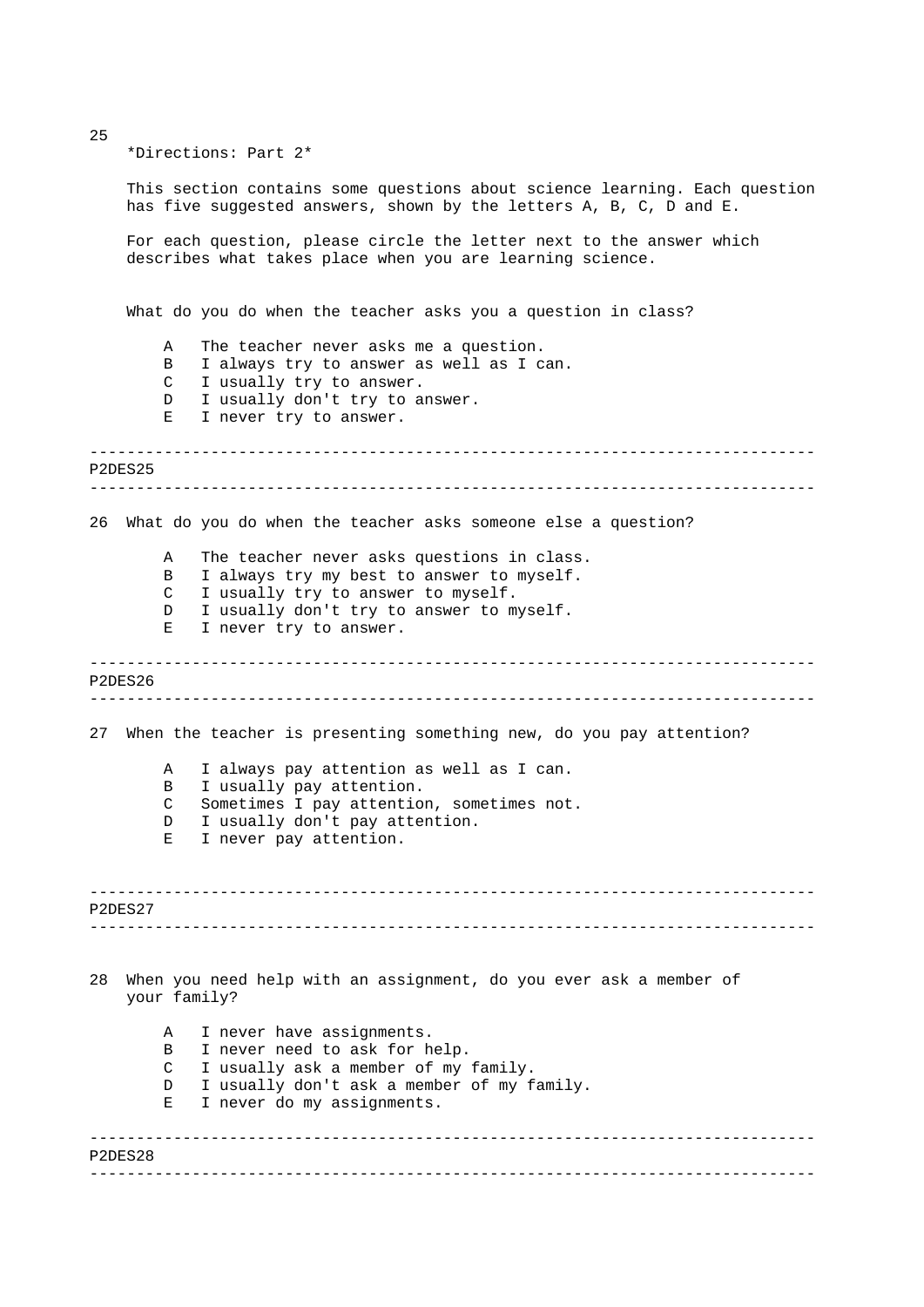------------------------------------------------------------------------------ ------------------------------------------------------------------------------ ------------------------------------------------------------------------------ ------------------------------------------------------------------------------ ------------------------------------------------------------------------------ ------------------------------------------------------------------------------ ------------------------------------------------------------------------------ ------------------------------------------------------------------------------ ------------------------------------------------------------------------------ ------------------------------------------------------------------------------ 29 When you need help with an assignment, do you ever ask a friend? A I never have assignments. B I never need to ask for help. C I usually ask a friend. D I usually don't ask a friend. E I never do my assignments. P2DES29 30 When you want to know something, do you ever look up in books other than school books? A I look things up almost every day. B I often look things up. C Sometimes I look things up. D I seldom look things up. E I never look things up. P2DES30 31 Do you ever read something in your school textbooks which is not assigned? A I don't have a school book. B I often read things which are not assigned. C Sometimes I read things which are not assigned. D I seldom read things which are not assigned. E I never read things which are not assigned. P2DES31 32 When you have finished an assignment, do you check it? A I never have assignments. B I usually check. C Sometimes I check it. D I usually don't check it. E I never do my assignments. P2DES32 33 When you have an assignment, do you do your best? A I never have assignments. B I always do my best. C I usually do my best. D I usually don't try very hard. E I never do my assignments. P2DES33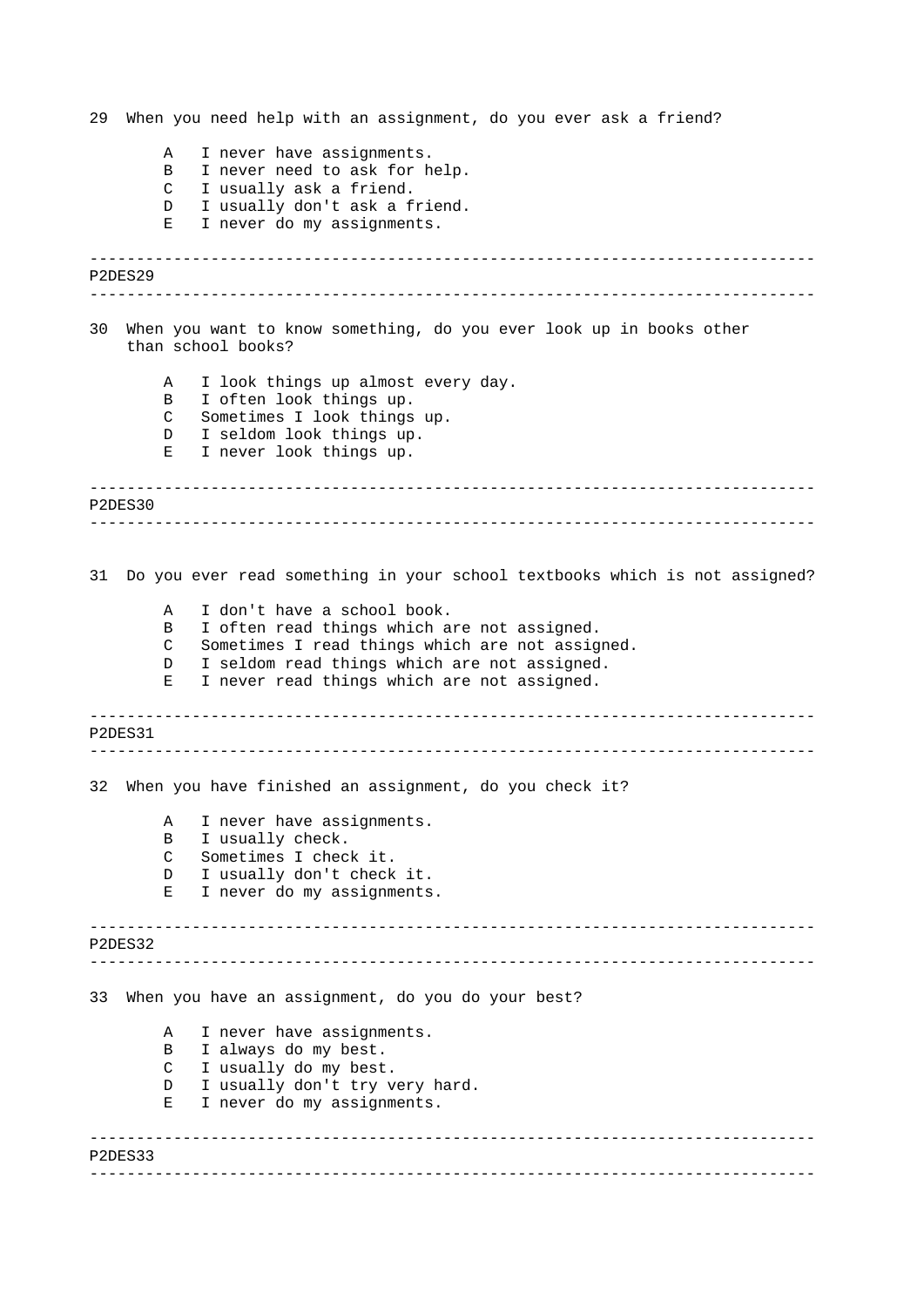------------------------------------------------------------------------------ ------------------------------------------------------------------------------ ------------------------------------------------------------------------------ ------------------------------------------------------------------------------ ------------------------------------------------------------------------------ ------------------------------------------------------------------------------ ------------------------------------------------------------------------------ ------------------------------------------------------------------------------ 34 How often does your teacher give you homework? A Almost every day. B Often, maybe once a week. C Sometimes, but not every week. D Seldom. E Never. P2DES34 35 When you sit down to do your homework, how long does it take you to get started? A I never have homework. B I begin right away. C I usually begin after a short time. D I usually begin after a long time, and sometimes not at all. E I never do my homework. P2DES35 36 When you do your homework, are you disturbed by things going on around you? A I never have homework. B I am almost never disturbed. C I am usually not disturbed. D I am often disturbed. E I never do my homework. P2DES36 37 When you have homework, do you do all of it? A I never have homework. B I do all of it. C I do most of it and leave some. D I do some and leave most of it. E I never do my homework. P2DES37